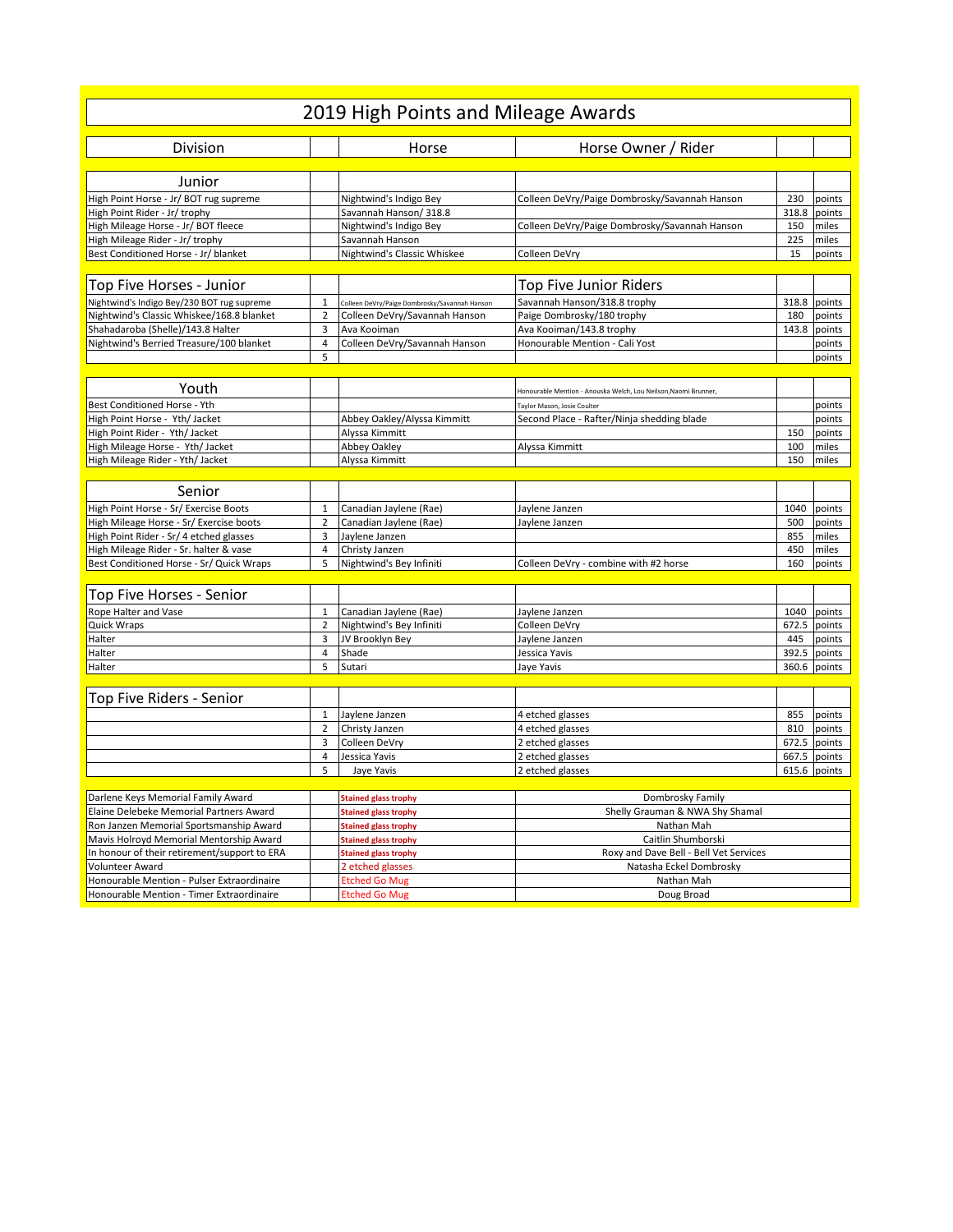## 2019 Horse Lifetime Mileage Awards

| Mileage Award               | Horse                                 | Owner                            |
|-----------------------------|---------------------------------------|----------------------------------|
|                             | Matrix                                | Daryl Cole                       |
|                             | Rhiannon                              | Erika Catlos                     |
|                             | RP Blue Bayou (Soldier)               | Rachael Loney                    |
| 250 Plaque & Sticker        | Rafter                                | Christy Janzen                   |
|                             | Shahadarobe (Shelle)                  | Ava Kooiman                      |
|                             | Venture Creek PC (Tucker)             | Jayme Benoit                     |
|                             | Kamir                                 | Maggie Huette                    |
|                             | Lynx                                  | Jessica Yavis                    |
|                             | Nightwind's Berried Treasure (Tressa) | Colleen DeVry                    |
| 500 Mile Sticker            | Ginny B                               | Jan Marsh                        |
|                             | Nightwind's Magic Dancer              | Colleen DeVry                    |
|                             | Sutari                                | Jaye Yavis                       |
|                             |                                       |                                  |
| 750 Mile Sticker            | RRJ Rocket's Tequila (Porsche)        | Judi Mendryk                     |
|                             | Il Ferreena (Solo)                    | Crystal Fulcher                  |
|                             | Capa Casa Tika Wind (Tika)            | Sarah MacIntosh                  |
|                             | Zar                                   | Arend deVries                    |
| 1000 Mile Blanket & Sticker | NightWind's Classic Whiskee           | Stephanie Marsh                  |
|                             | JV Brooklyn Bey (Bronx)               | Jaylene Janzen                   |
|                             | Khemos Khanadian (Khoda)              | Jaye Yavis                       |
|                             |                                       |                                  |
| 1250 Mile Sticker           | NWA Shy Shamal (Sham)                 | Shelley Grauman<br>Jessica Yavis |
|                             | Shade                                 |                                  |
| 1500 Mile Sticker           | DA Dr Dre                             | <b>Brianne Brault</b>            |
|                             | Nightwind's Bey Infiniti (Jagger)     | Colleen DeVry                    |
|                             | Canadian Jaylene (Rae)                | Jaylene Janzen                   |
| 2250 Mile Sticker           | Lakota                                | <b>Brett Janzen</b>              |
|                             |                                       |                                  |
| 2500 Mile Sticker           | Canadian Jaylene (Rae)                | Jaylene Janzen                   |
|                             | JR's Last Chance                      | Mary Anne Dorchester             |
| 3750 Mile Sticker           | Nightwind's Indigo Bey (Indi)         | Colleen DeVry                    |
|                             |                                       |                                  |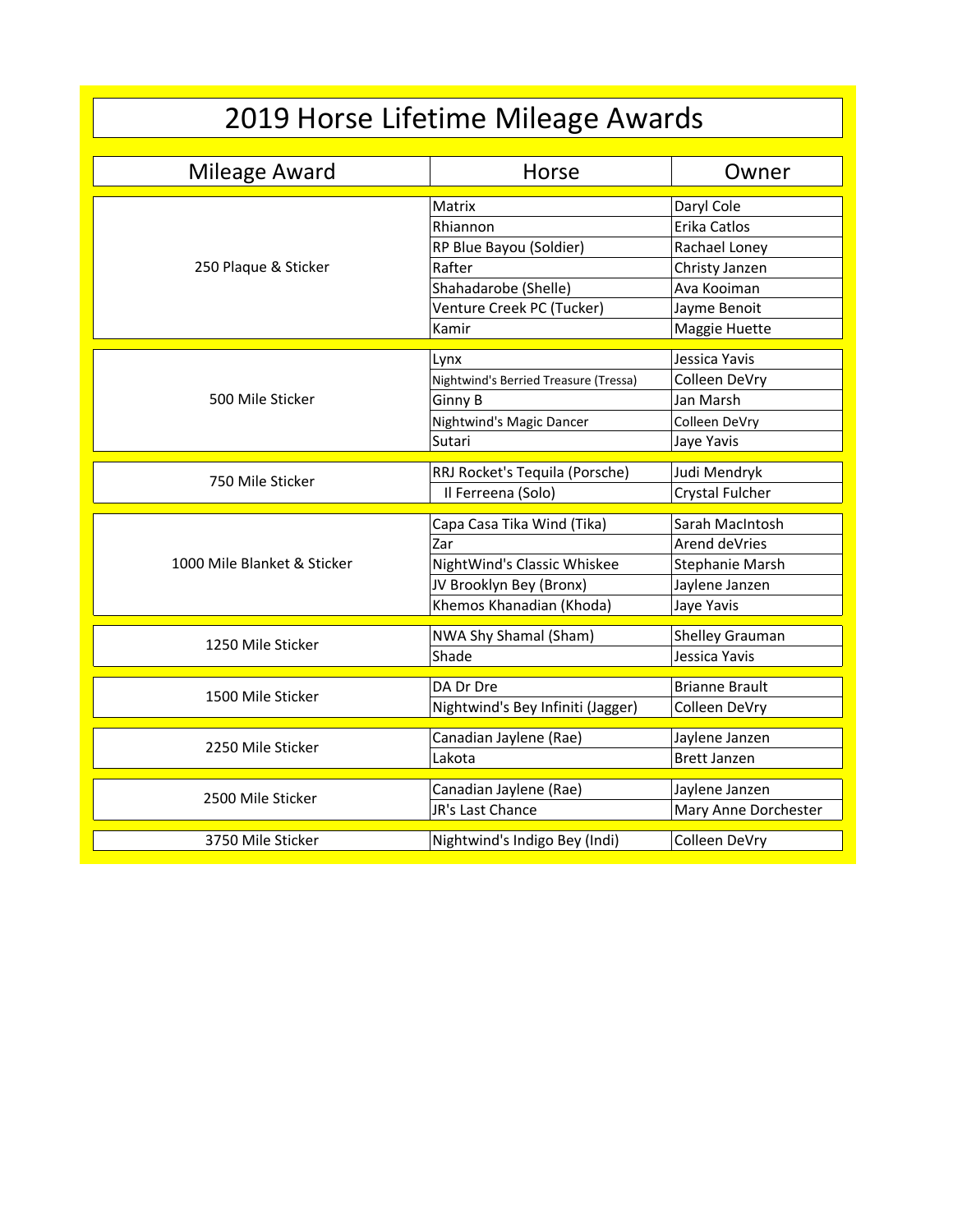| 2019 Rider Lifetime Mileage Awards |                                                                                           |  |  |
|------------------------------------|-------------------------------------------------------------------------------------------|--|--|
| Mileage Award                      | Rider                                                                                     |  |  |
| 250 Miles                          | Paige Dombrosky<br>Savannah Hanson<br>Ava Kooiman<br>Rachael Loney<br>Wanda Stockklausner |  |  |
| 500 Miles                          | Sandra Dory                                                                               |  |  |
| 750 Miles                          | Judi Mendryk<br>Alyssa Kimmitt                                                            |  |  |
| 1000 Mile Buckle                   | Arend deVries<br>Judi Mendryk                                                             |  |  |
| 1250 Miles                         | <b>Shelley Grauman</b><br>Laurie Janz                                                     |  |  |
| 1500 Miles                         | Lorrence Aplin<br>Meghan Payne<br>Jessica Retzleff<br><b>Brianne Brault</b>               |  |  |
| 2250 Miles                         | <b>Robin Dorchester</b>                                                                   |  |  |
| 4250 Miles                         | Mary Anne Dorchester                                                                      |  |  |
| 4750 Miles                         | Colleen DeVry                                                                             |  |  |
| 5000 Mile Buckle                   | Colleen DeVry                                                                             |  |  |
| 5250 Miles                         | Jan Marsh<br>Jessica Yavis                                                                |  |  |
| 5500 Miles                         | Jessica Yavis                                                                             |  |  |
| <b>5750 Miles</b>                  | Jaye Yavis                                                                                |  |  |
| 6000 Mile Buckle                   | Jaylene Janzen<br>Jaye Yavis                                                              |  |  |
| 6250 Miles                         | Jaylene Janzen                                                                            |  |  |
| 10 750 miles                       | Robyn Wadey                                                                               |  |  |
| 14 500 & 14 750 Miles              | Christy Janzen                                                                            |  |  |